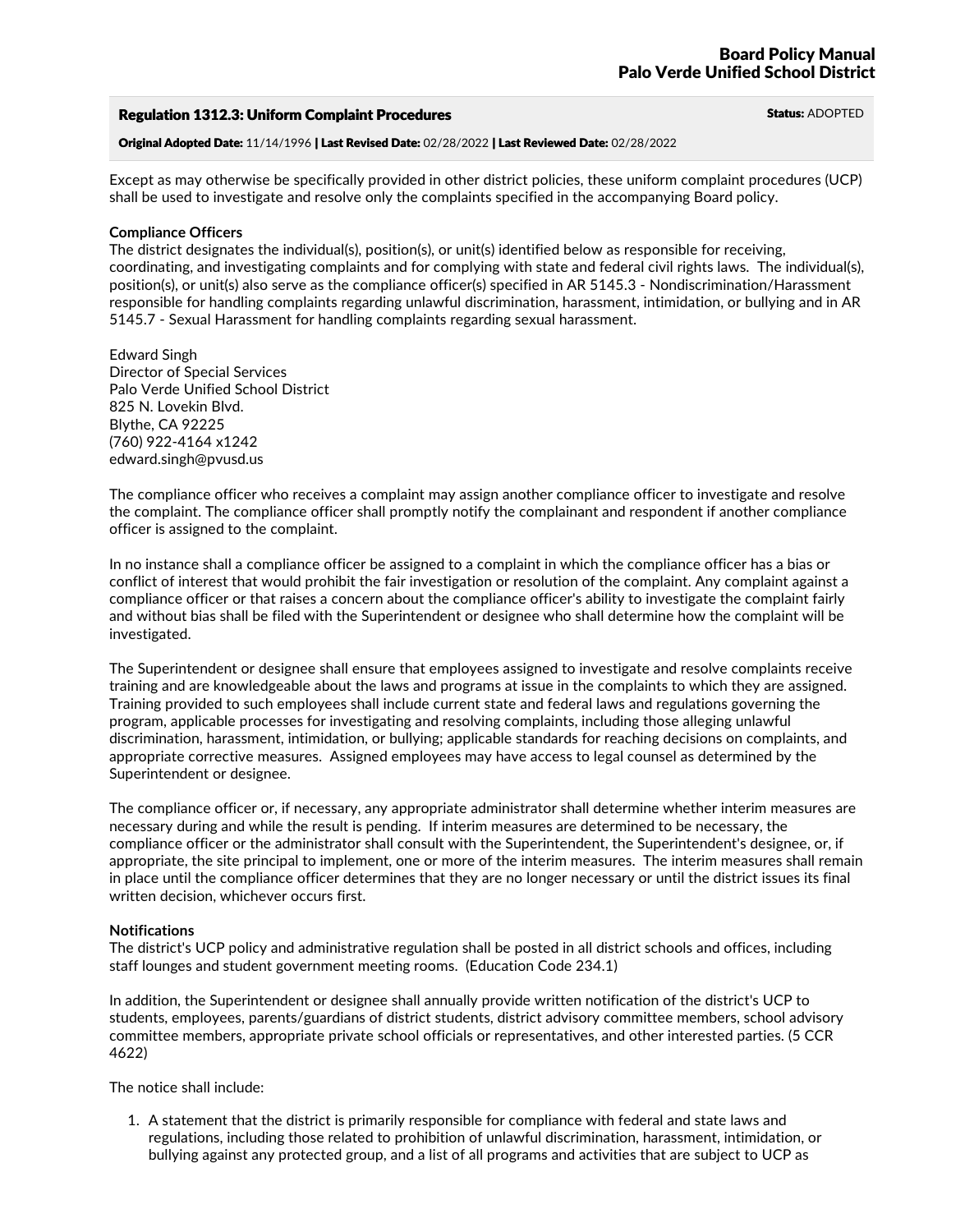- identified in the section "Complaints Subject to UCP" in the accompanying Board policy. 2. The title of the position responsible for processing complaints, the identity of the person(s) currently occupying that position if known, and a statement that such persons will be knowledgeable about the laws and programs that they are assigned to investigate
- 3. A statement that a UCP complaint, except a complaint alleging unlawful discrimination, harassment, intimidation, or bullying, must be filed no later than one year from the date the alleged violation occurred
- 4. A statement that, a UCP complaint alleging unlawful discrimination, harassment, intimidation, or bullying must be filed no later than six months from the date of the alleged conduct or the date the complainant first obtained knowledge of the facts of the alleged conduct
- 5. A statement that a student enrolled in a public school shall not be required to pay a fee for participation in an educational activity that constitutes an integral fundamental part of the district's educational program, including curricular and extracurricular activities
- 6. A statement that a complaint regarding student fees or the local control and accountability plan (LCAP) may be filed anonymously ifthe complainant provides evidence or information leading to evidence to support the complaint
- 7. A statement that the district will post a standardized notice of the educational rights of foster youth, homeless students, former juvenile court school students now enrolled in the district, children of military families,<br>migrant students, and immigrant students enrolled in a newcomer program, as specified in Education Code 48853, 48853.5, 49069.5, 51225.1, and 51225.2, and the complaint process
- 8. A statement that complaints will be investigated in accordance with the district's UCP and a written decision will be sent to the complainant within 60 days from the receipt of the complaint, unless this time period is extended by written agreement of the complainant
- 9. <sup>A</sup> statement that, for programs within the scope of the UCP as specified in the accompanying Board policy, the complainant has <sup>a</sup> right to appeal the district's investigation report to the California Department of Education (CDE) by filing <sup>a</sup> written appeal, including <sup>a</sup> copy of the original complaint and the district's decision, within <sup>30</sup> calendar days of receiving the district's decision
- 10. A statement advising the complainant of any civil law remedies, including, but not limited to, injunctions,<br>restraining orders, or other remedies or orders that may be available under state or federal laws prohibiting discrimination, harassment, intimidation, or bullying, if applicable
- 11. A statement that copies of the district's UCP are available free of charge

The annual notification, complete contact information of the compliance officer(s), and information related to Title IX as required pursuant to Education Code 221.61 shall be posted on the district web site and may be provided through district-supported social media, if available.

The Superintendent or designee shall ensure that all students and parents/guardians, including students and parents/guardians with limited English proficiency, have access to the relevant information provided in the district's policy, regulation, forms, and notices concerning the UCP.

If 15 percent or more of students enrolled in a particular district school speak a single primary language other than English, the district's UCP policy, regulation, forms, and notices shall be translated into that language, in accordance with Education Code 234.1 and 48985. In all other instances, the district shall ensure meaningful access to all relevant UCP information for parents/guardians with limited English proficiency.

## **Filing of Complaint**

The complaint shall be presented to the compliance officer who shall maintain a log of complaints received, providing each with a code number and a date stamp. If a site administrator not designated as a compliance officer receives a complaint, the site administrator shall notify the compliance officer.

All complaints shall be filed in writing and signed by the complainant. If a complainant is unable to put a complaint in writing due to conditions such as a disability or illiteracy, district staff shall assist in the filing of the complaint. (5 CCR 4600)

Complaints shall also be filed in accordance with the following rules, as applicable:

1. A complaint alleging district violation of applicable state or federal law or regulations governing the programs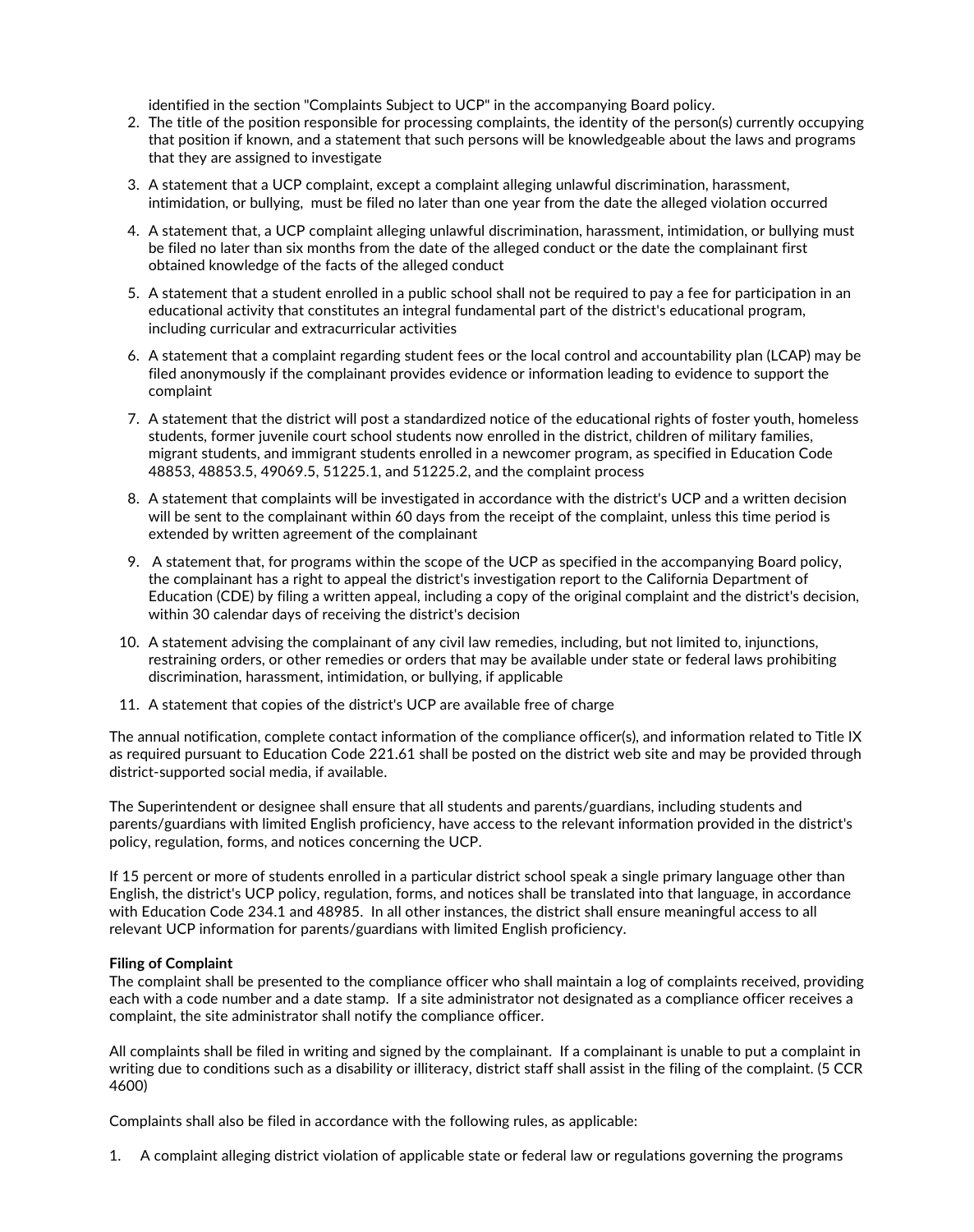specified in the accompanying Board policy- may be filed by any individual, public agency, or organization. (5 CCR 4630)

2. Any complaint alleging noncompliance with law regarding the prohibition against student fees, deposits, and charges or any requirement related to the LCAP may be filed anonymously if the complaint provides evidence, or information leading to evidence, to support an allegation of noncompliance. A complaint about a violation of the prohibition against the charging of unlawful student fees may be filed with the principal of the school or with the Superintendent or designee.

3. A UCP complaint , except for a UCP complaint alleging unlawful discrimination, harassment, intimidation, or bullying, shall be filed no later than one year from the date the alleged violation occurred. For complaints related to the LCAP, the date of the alleged violation is the date when the County Superintendent of Schools Approves the LCAP that was adopted by the Board. (5 CCR 4630)

4. A complaint alleging unlawful discrimination, harassment, intimidation, or bullying may be filed only by a person who alleges having personally suffered unlawful discrimination, a person who believes that any specific class of individuals has been subjected to unlawful discrimination, or a duly authorized representative who alleges that an individual student has been subjected to discrimination, harassment, intimidation, or bullying. (5 CCR 4630)

5. A complaint alleging unlawful discrimination, harassment, intimidation, or bullying shall be initiated no later than six months from the date that the alleged unlawful discrimination occurred, or six months from the date that the complainant first obtained knowledge of the facts of the alleged unlawful discrimination. The time for filing may be extended for up to 90 days by the Superintendent or designee for good cause upon written request by the complainant setting forth the reasons for the extension. (5 CCR 4630)

6. When a complaint alleging unlawful discrimination, harassment, intimidation, or bullying is filed anonymously, the compliance officer shall pursue an investigation or other response as appropriate, depending on the specificity and reliability of the information provided and the seriousness of the allegation.

7. When a complainant of unlawful discrimination, harassment, intimidation, or bullying or the alleged victim, when not the complainant, requests confidentiality, the compliance officer shall inform the complainant or victim that the request may limit the district's ability to investigate the conduct or take other necessary action. When honoring a request for confidentiality, the district shall nevertheless take all reasonable steps to investigate and resolve/respond to the complaint consistent with the request.

# **Mediation**

Within three business days after receiving the complaint, the compliance officer may informally discuss with all the parties the possibility of using mediation to resolve the complaint. Meditation shall be offered to resolve complaints that involve more than one student and no adult. However, mediation shall not be offered or used to resolve any complaint involving an allegation of a sexual assault or where there is a reasonable risk that a party to the mediation would feel compelled to participate. If the parties agree to mediation, the compliance officer shall make all arrangements for this process.

Before initiating the mediation of a complaint alleging retaliation, unlawful discrimination, harassment, intimidation, or bullying, the compliance officer shall ensure that all parties agree to make the mediator a party t confidential information. The compliance officer shall also notify all parties of the right to end the informal process at any time.

If the mediation process does not resolve the problem within the parameters of law, the compliance officer shall proceed with an investigation of the complaint.

The use of mediation shall not extend the district's timelines for investigating and resolving the complaint unless the complainant agrees in writing to such an extension of time. If mediation is successful and the complaint is withdrawn,<br>then the district shall take only the actions agreed to through the mediation. If mediation is unsucces shall then continue with subsequent steps specified in this administrative regulation.

## **Investigation of Complaint**

Within 10 business days after the compliance officer receives the complaint, the compliance officer shall begin an investigation into the complaint.

Within one business day of initiating the investigation, the compliance officer shall provide the complainant and/or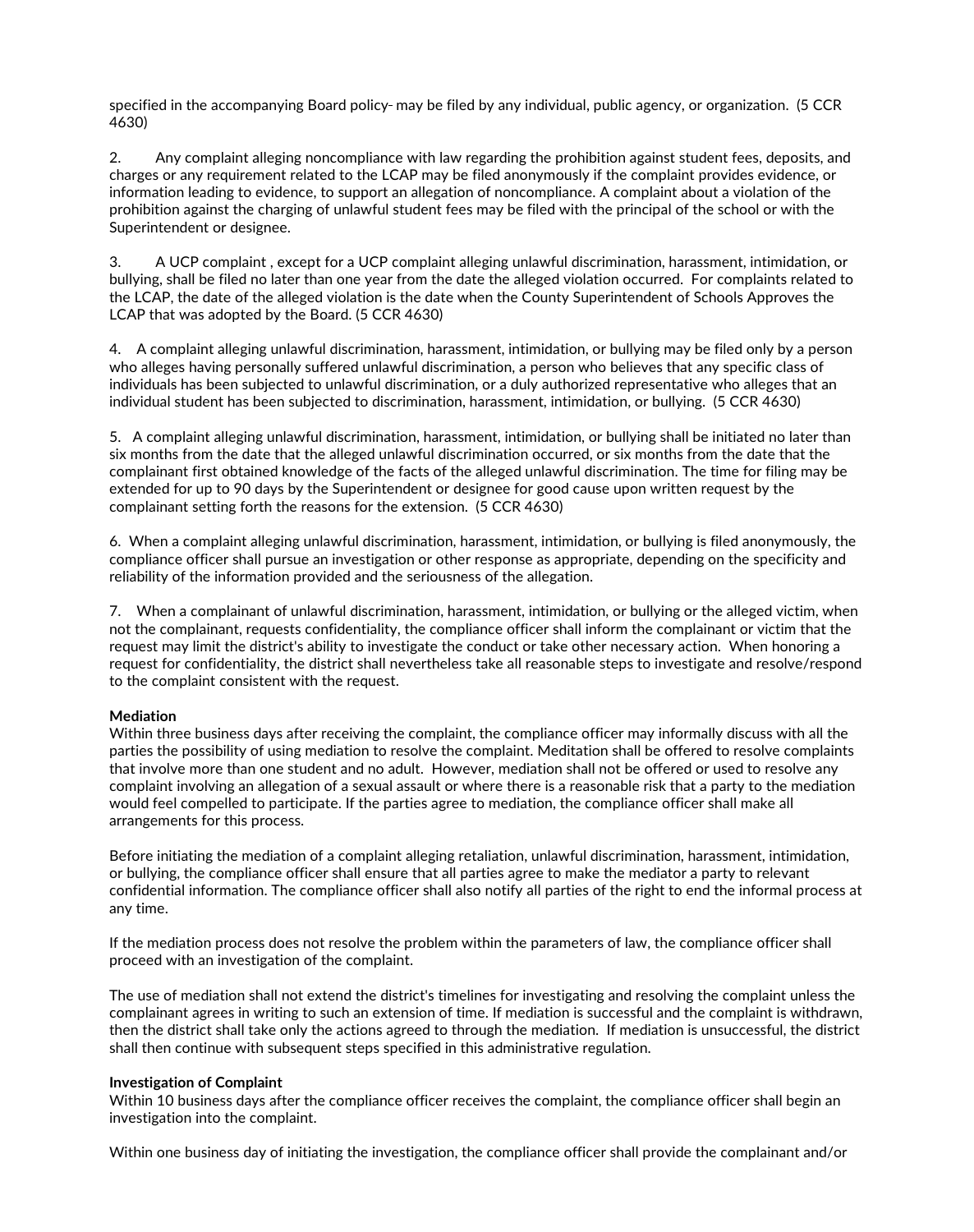complainant's representative with the opportunity to present the information contained in complaint to the compliance officer and shall notify the complainant and/or representative of the opportunity to present the compliance officer with any evidence, or information leading to evidence, to support the allegations in the complaint. Such evidence or information may be presented at any time during the investigation.

In conducting the investigation, the compliance officer shall collect all available documents and review all available records, notes, or statements related to the complaint, including any additional evidence or information received from the parties during the course of the investigation. The compliance officer shall individually interview all available witnesses with information pertinent to the complaint, and may visit any reasonably accessible location where the relevant actions are alleged to have taken place. At appropriate intervals, the compliance officer shall inform both parties of the status of the investigation.

To investigate a complaint alleging retaliation or unlawful discrimination, harassment, intimidation, or bullying, the compliance officer shall interview the alleged victim(s), any alleged offenders, and other relevant witnesses privately,<br>separately, and in a confidential manner. As necessary, additional staff or legal counsel may conduct investigation.

A complainant's refusal to provide the district's investigator with documents or other evidence related to the allegations in the complaint, failure or refusal to cooperate in the investigation, or any other obstruction of the investigation may result in the dismissal of the complaint because of <sup>a</sup> lack of evidence to support the allegation. Refusal by the district to provide the investigator with access to records and/or information related to the allegations in the complaint, failure or refusal to cooperate in the investigation, or any other obstruction of the investigation may result in a finding based on evidence collected that a violation has occurred and in the imposition of a remedy in favor of the complainant. (5 CCR 4631)

## **Timeline for Final Decision**

Unless extended by written agreement with the complainant, the investigation report shall be sent to the complainant within 60 calendar days of the district's receipt of the complaint.

Within 30 calendar days of receiving the complaint, the compliance officer shall prepare and send to the complainant a written report, as described in the section "Investigation Report" below. If the complainant is dissatisfied with the compliance officer's decision, complainant may, within five business days, file the complaint in writing with the Board.

The Board may consider the matter at its next regular Board meeting or at a special Board meeting convened in order to meet the 60-day time limit within which the complaint must be answered. When required by law, the matter shall be considered in closed session. The Board may decide not to hear the complaint, in which case the compliance officer's decision shall be final.

If the Board hears the complaint, the compliance officer shall send the Board's decision to the complainant within 60 calendar days of the district's initial receipt of the complaint or within the time period that has been specified in a written agreement with the complainant. (5 CCR 4631)

For any complaint alleging unlawful discrimination, harassment, intimidation, and bullying, the respondent shall be informed of any extension of the timeline agreed to by the complainant, shall be sent the district's final written decision, and, in the same manner as the complainant, may file a complaint with the Board if dissatisfied with the decision.

## **Investigation Report**

For all complaints, the district's investigation report shall include: (5 CCR 4631)

- 1. The findings of fact based on the evidence gathered
- 2. A conclusion providing a clear determination for each allegation as to whether the district is in compliance with the relevant law
- 3. Corrective action(s) whenever the district finds merit in the complaint, including, when required by law, a remedy to all affected students and parents/guardians and, for a student fees complaint, a remedy that complies with Education Code 49013 and 5 CCR 4600
- 4. Notice of the complainant's right to appeal the district's investigation report to CDE, except when the district has used the UCP to address a complaint not specified in 5 CCR 4610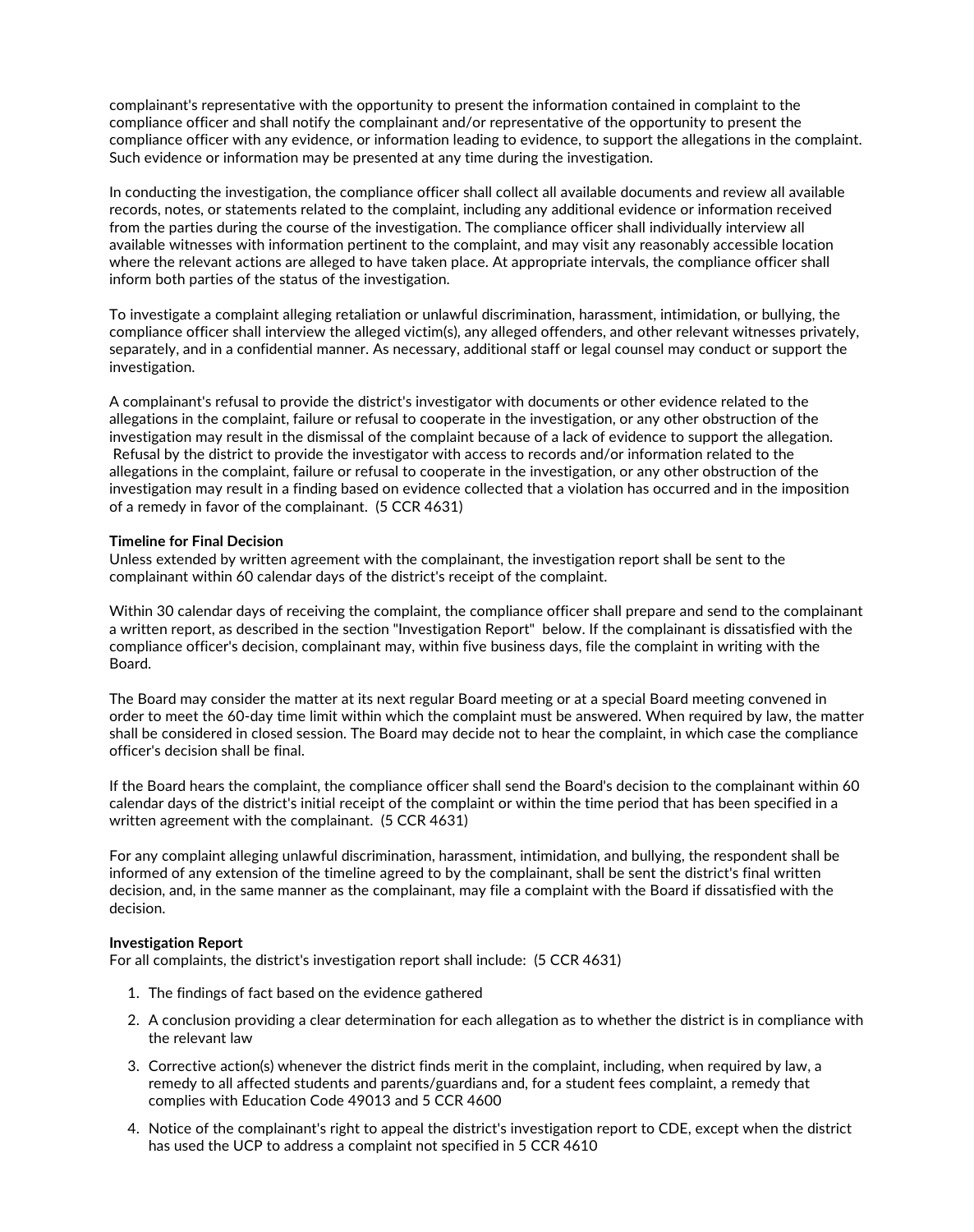5. Procedures to be followed for initiating an appeal to CDE

The investigation report may also include follow-up procedures to prevent recurrence or retaliation and for reporting any subsequent problems.

In consultation with district legal counsel, information about the relevant part of a decision may be communicated to a victim who is not the complainant and to other parties who may be involved in implementing the decision or are affected by the complaint, as long as the privacy of the parties is protected. In a complaint alleging unlawful discrimination, harassment, intimidation, and bullying, notice of the district's decision to the alleged victim shall include information about any sanction to be imposed upon the respondent that relates directly to the alleged victim.

If the complaint involves a limited-English-proficient student or parent/guardian, then the district's response, if requested by the complainant, and the investigation report shall be written in English and the primary language in which the complaint was filed.

For complaints alleging unlawful discrimination, harassment, intimidation, and bullying based on state law, the investigation report shall also include a notice to the complainant that:

1. The complainant may pursue available civil law remedies outside of the district's complaint procedures, including seeking assistance from mediation centers or public/private interest attorneys, 60 calendar days after the filing of an appeal with the CDE. (Education Code 262.3)

2. The 60 days moratorium does not apply to complaints seeking injunctive relief in state courts or to discrimination complaints based on federal law. (Education Code 262.3)

3. Complaints alleging discrimination based on race, color, national origin, sex, gender, disability, or age may also be filed with the U.S. Department of Education, Office for Civil Rights at www.ed.gov/ocr within 180 days of the alleged discrimination.

# **Corrective Actions**

When a complaint is found to have merit, the compliance officer shall adopt any appropriate corrective action permitted by law. Appropriate corrective actions that focus on the larger school or district environment may include,<br>but are not limited to, actions to reinforce district policies, training for faculty, staff, and student policies, or school climate surveys.

For complaints involving retaliation or unlawful discrimination, harassment, intimidation, or bullying, appropriate remedies that may be offered to the victim but not communicated to the respondent may include, but are not limited to, the following:

- 1. Counseling
- 2. Academic support
- 3. Health services
- 4. Assignment of an escort to allow the victim to move safely about campus
- 5. Information regarding available resources and how to report similar incidents or retaliation

6. Separation of the victim from any other individuals involved, provided the separation does not penalize the victim

- 7. Restorative justice
- 8. Follow-up inquiries to ensure that the conduct has stopped and there has been no retaliation

For complaints of retaliation or unlawful discrimination, harassment, intimidation, or bullying involving a student as the respondent, appropriate corrective actions that may be provided to the student include, but are not limited to, the following:

1. Transfer from a class or school as permitted by law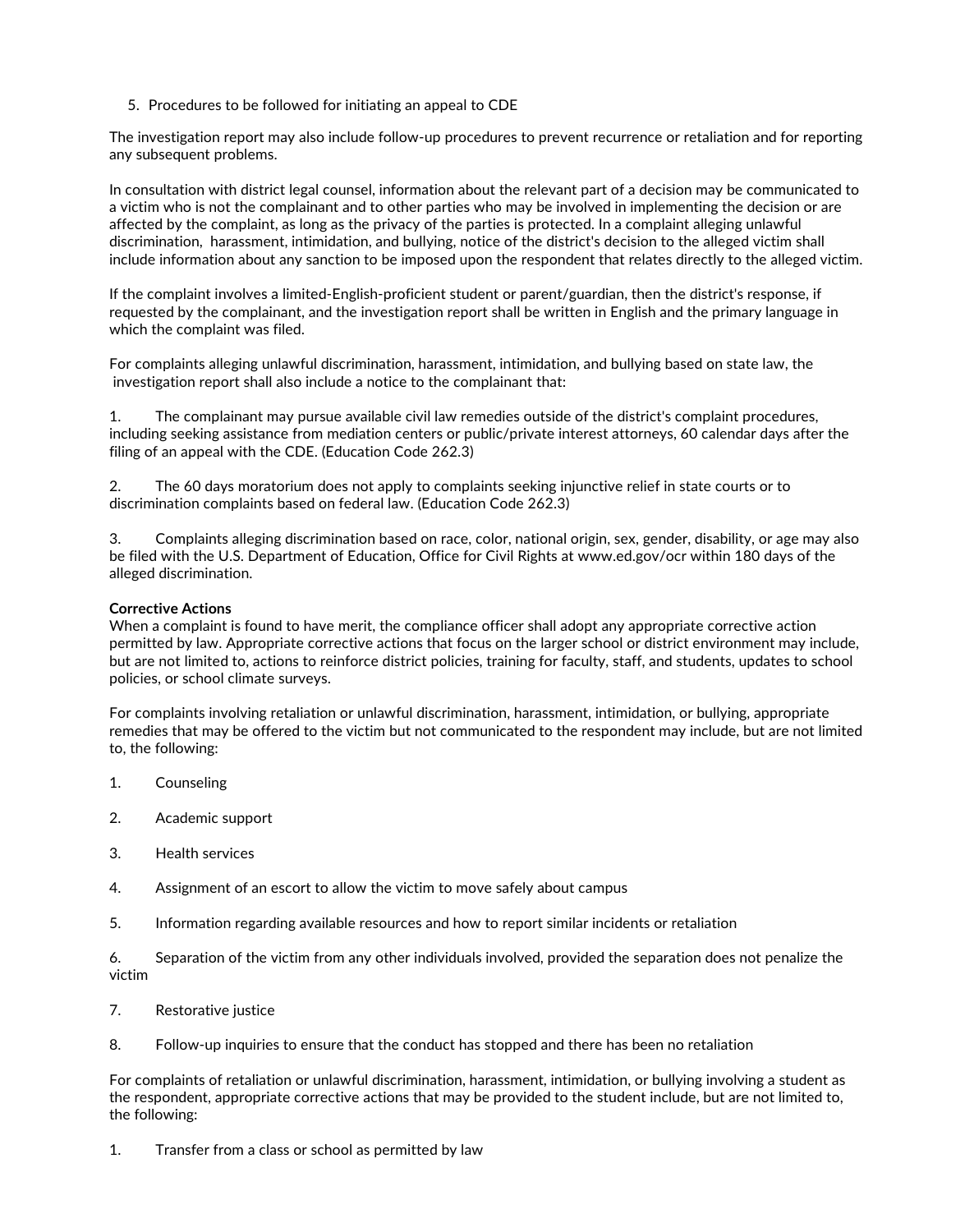- 2. Parent/guardian conference
- 3. Education regarding the impact of the conduct on others
- 4. Positive behavior support
- 5. Referral to a student success team
- 6. Denial of participation in extracurricular or co-curricular activities or other privileges as permitted by law
- 7. Disciplinary action, such as suspension or expulsion, as permitted by law

When an employee is found to have committed retaliation or unlawful discrimination, harassment, intimidation, or bullying, the district shall take appropriate disciplinary action, up to and including dismissal, in accordance with applicable law and collective bargaining agreement.

The district may also consider training and other interventions for the larger school community to ensure that students, staff, and parents/guardians understand the types of behavior that constitute unlawful discrimination (such as discriminatory harassment, intimidation, or bullying), that the district does not tolerate it, and how to report and respond to it.

When a complaint is found to have merit, an appropriate remedy shall be provided to the complainant or other affected person.

However, if a complaint alleging noncompliance with the law regarding student fees, deposits, and other charges,<br>physical education instructional minutes, courses without educational content, or any requirement related to LCAP is found to have merit, the district shall provide a remedy to all affected students and parents/guardians subject to procedures established by regulation of the State Board of Education. (Education Code 49013, 51222,<br>51223, 51228.3, 52075)

For complaints alleging noncompliance with the laws regarding student fees, the district shall attempt in good faith,<br>by engaging in reasonable efforts, to identify and fully reimburse all affected students and parents/gua paid the unlawful student fees within one year prior to the filing of the complaint. (Education Code 49013; 5 CCR 4600)

## **Appeals to the California Department of Education**

Any complainant who is dissatisfied with the district's final written decision on a complaint regarding any specified federal or state educational program subject to UCP may file an appeal in writing with the CDE within 30 calendar days of receiving the district's investigation report.

The appeal shall be sent to CDE with a copy of the original locally filed complaint and a copy of the district's investigation report for that complaint. The complainant shall specify and explain the basis for the appeal, including as least one of the following: (5 CCR 4632)

- 1. The district failed to follow its complaint procedures.
- 2. Relative to the allegations of the complaint, the district's investigation report lacks material findings of fact necessary to reach a conclusion of law.
- 3. The material findings of fact in the district's investigation report are not supported by substantial evidence.
- 4. The legal conclusion in the district's investigation report is inconsistent with the law.
- 5. In a case in which the district found noncompliance, the corrective actions fail to provide a proper remedy

Upon notification by CDE that the district's investigation report has been appealed, the Superintendent or designee shall forward the following documents to CDE within 10 days of the date of notification: (5 CCR 4633)

- 1. A copy of the original complaint
- 2. A copy of the district's investigation report
- 3. A copy of the investigation file including, but not limited to, all notes, interviews, and documents submitted by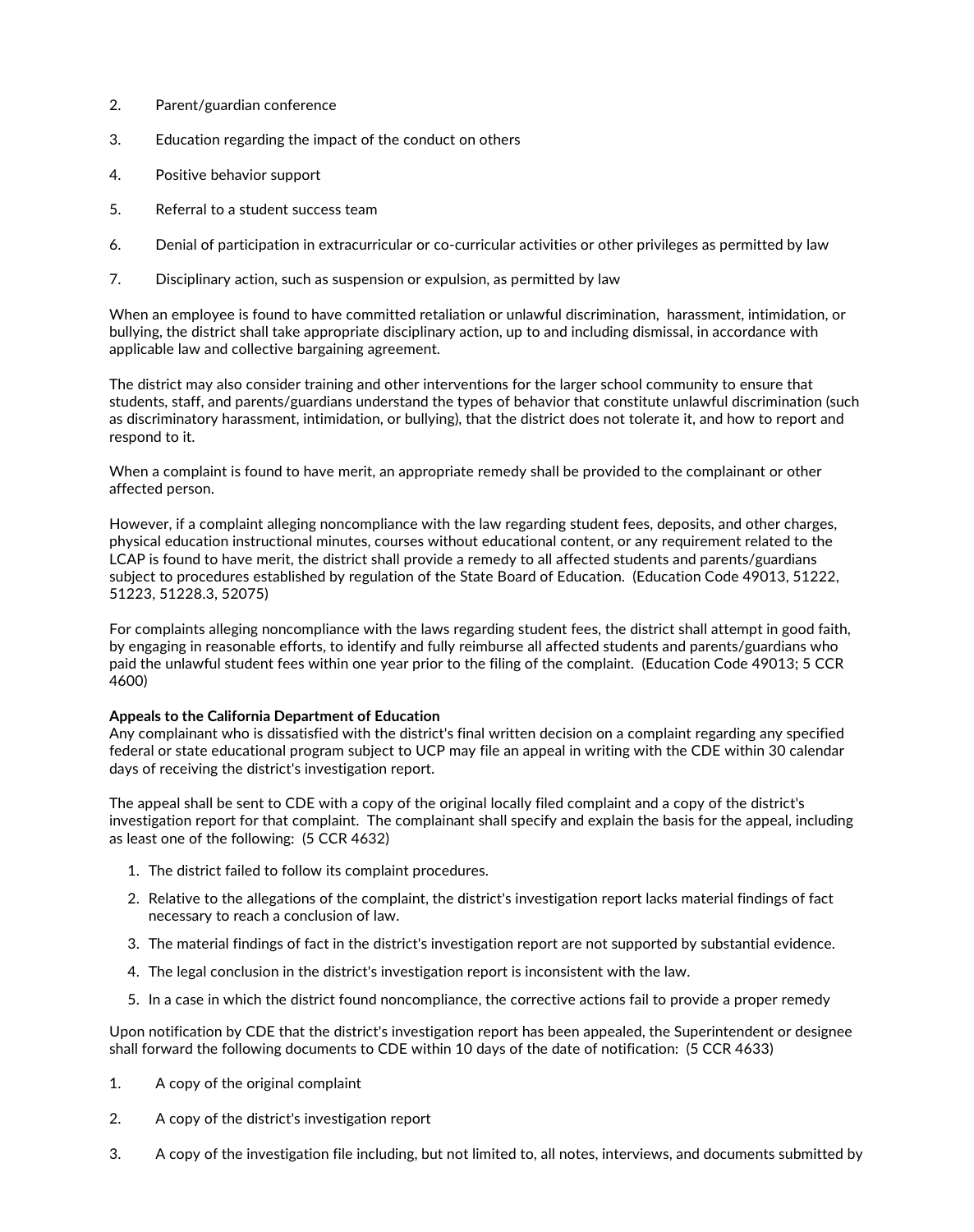the parties and gathered by the investigator

- 4. A report of any action taken to resolve the complaint
- 5. A copy of the district's UCP
- 6. Other relevant information requested by the CDE

If notified by CDE that the district's investigation report failed to address allegation(s) raised by the complaint, the district shall, within 20 days of the notification, provide CDE and the appellant with an amended investigation report that addresses the allegation(s) that were not addressed in the original investigation report. The amended report shall also inform the appellant of the right to separately appeal the amended report with respect to the allegation(s) that were not addressed in the original report. (5 CCR 4632)

## **Health and Safety Complaints in California State Preschool Program**

Any complaint regarding health or safety issues in a license-exempt CSPP program shall be addressed through the procedures described in 5 CCR 4690-4694.

In order to identify appropriate subjects of CSPP health and safety issues pursuant to Health and Safety Code 1596.7925, a notice shall be posted in each license-exempt CSPP classroom in the district notifying parents/guardians, students, and teachers of the health and safety requirements of Title 5 regulations that apply to CSPP programs pursuant to Health and Safety Code 1596.7925 and the location at which to obtain a form to file any complaint alleging noncompliance with those requirements. For this purpose, the Superintendent or designee may download and post a notice available from the CDE web site. (Education Code 8212 ; 5 CCR 4691)

The district's annual UCP notification distributed pursuant to 5 CCR 4622 shall clearly indicate which of its CSPP programs are operating as exempt from licensing and which CSPP programs are operating pursuant to requirements under Title 22 of the Code of Regulations. (5 CCR 4691)

Any complaint regarding specified health or safety issues in a license-exempt CSPP program shall be filed with the preschool program administrator or designee, and may be filed anonymously. The complaint form shall specify the location for filing the complaint, contain a space to indicate whether the complainant desires a response to the complaint, and allow a complainant to add as much text as desired to explain the complaint. (Education Code 8212 ; 5 CCR 4690)

If it is determined that the complaint is beyond the authority of the preschool program administrator, the matter shall be forwarded to the Superintendent or designee in a timely manner, not to exceed 10 working days, for resolution.<br>The preschool administrator or the Superintendent or designee shall make all reasonable efforts to investiga complaint within their authority. (Education Code 8212 ; 5 CCR 4692)

Investigation of a complaint regarding health or safety issues in a license-exempt CSPP program shall begin within 10 days of receipt of the complaint. (Education Code 8212 ; 5 CCR 4692)

The preschool administrator or designee shall remedy a valid complaint within a reasonable time period not to exceed 30 working days from the date the complaint was received. If the complainant has indicated on the complaint form a desire to receive a response to the complaint, the preschool administrator or Superintendent's designee shall, within 45 working days of the initial filing of the complaint, report the resolution of the complaint to the complainant and CDE's assigned field consultant. If the preschool administrator makes this report, the information shall be reported at the same time to the Superintendent or designee. (Education Code 8212 ; 5 CCR 4692)

If <sup>a</sup> complaint regarding health or safety issues in <sup>a</sup> license-exempt CSPP program involves <sup>a</sup> limited-English- proficient student or parent/guardian, then the district's response, if requested by the complainant, and the investigation report shall be written in English and the primary language in which the complaint was filed.

If a complainant is not satisfied with the resolution of a complaint, the complainant has the right to describe the complaint to the Board at a regularly scheduled meeting and, within 30 days of the date of the written report, may file a written appeal of the district's decision to the Superintendent of Public Instruction in accordance with 5 CCR 4632. (Education Code 8212 ; 5 CCR 4693, 4694)

All complaints and responses are public records. (5 CCR 4690)